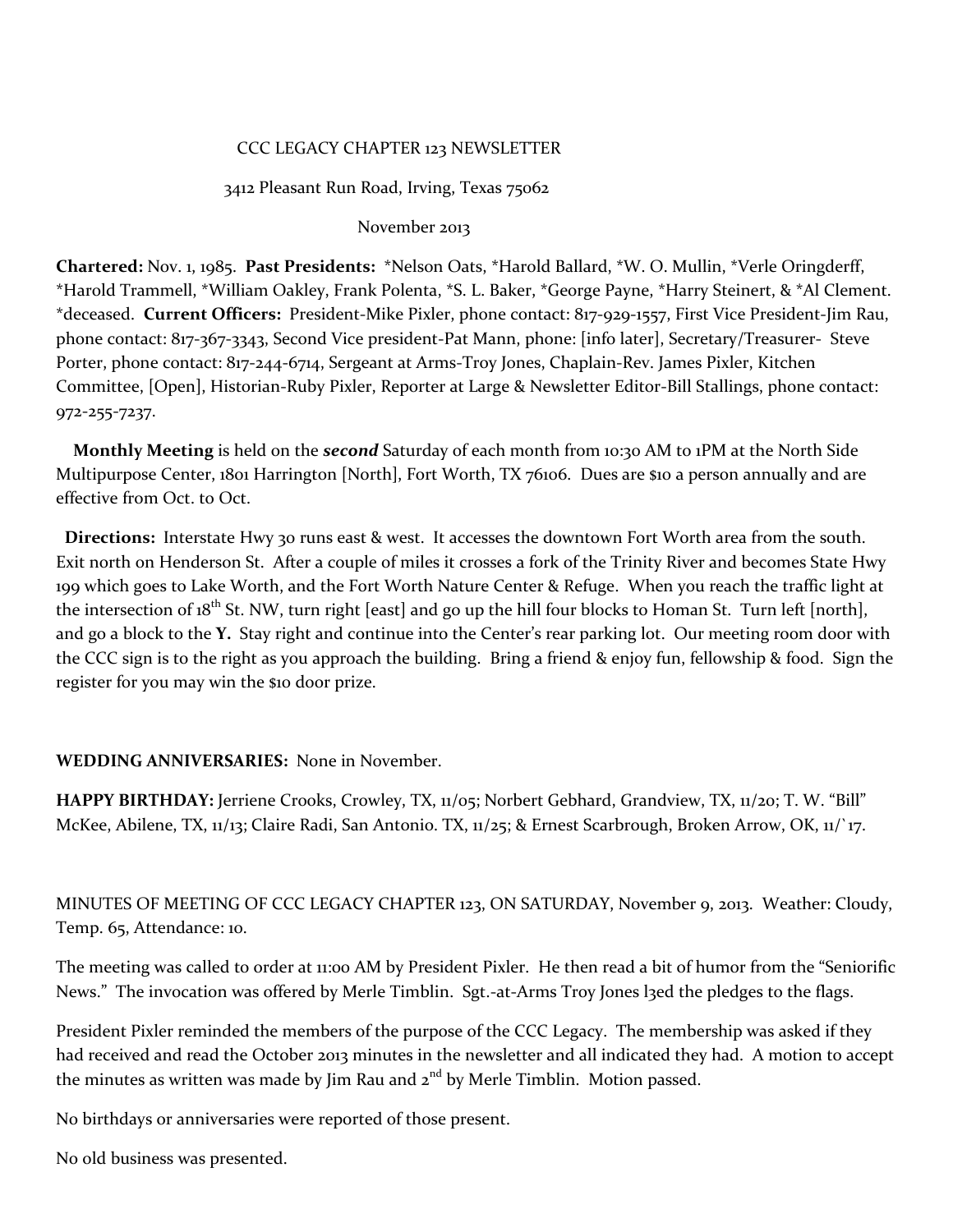New business included a pictorial presentation of the CCC Legacy Reunion October 24-27, in Tucson, Arizona. Merle Timblin, Bill Stallings and President Pixler attended the Reunion. Announcement was made at the reunion that Chapter 123, CCC Legacy is now the only active chapter in the USA. Members were asked for ideas on how to continue to generate interest in the CCC Legacy. Possibilities included more publicity through local media and on the internet. Next year, 2014, is the 100<sup>th</sup> anniversary of Lake Worth and the 50<sup>th</sup> anniversary of the Fort Worth Nature Center and Refuge so our chapter should use these opportunities to further publicize our goals and purposes.

Pass the Can drawing door prize was won by Larkin Dilbeck who donated it back to the chapter.

Merle Timblin offered the blessing and a motion to adjourn was made by Jim Rau and 2<sup>nd</sup> by Ruby Pixler. Motion passed and we adjourned at 12:12 PM.

A delicious meal was served by the ladies and enjoyed by all.

Respectfully submitted,

Steve Porter, Secretary/Treasurer

## **OUR MEMBERS**

We talked with Helene Hubbard recently and we asked about Ernest. She told us that he is holding his own in his rehab hospital. She says he eats well and is able to sleep. If someone helps him out of bed into his wheelchair, he is able to get around some using his arms. He has little use of his legs. Helene spends about four hours with him just about every day. He has some dementia, but it comes and goes. Helene herself is doing well she tells us.

Pres. Pixler talked with Walter Atwood recently after he returned from the Tucson Reunion. He told Mike that his brother has developed stomach cancer and is not doing well.

We again congratulate our new Secretary/Treasurer Steve Porter, but have to report that one of Steve & Marianne's three sons has developed serious liver problems. Please keep the family in your thoughts and prayers.

## **CHAPTER ETERNAL**

We have just recently learned that member and recent visitor to our meeting, Hermon L. Elliott, passed away while in the Veterans Hospital at Temple, Texas, while trying to recover from a bad fall. Just before the fall, we had a lively discussion with Hermon about his life both in and out of his time in the CCC. Her served in both New Mexico and Colorado, and up until just a few years ago, called New Mexico home before moving to Brenham, Texas. Our thoughts and prayers go to his daughter, Herma Loy Smith of Brenham, and granddaughter, Lisa Smith of Dallas, both members of Chapter 123. At this time services are pending, but will probably be at Portales, New Mexico.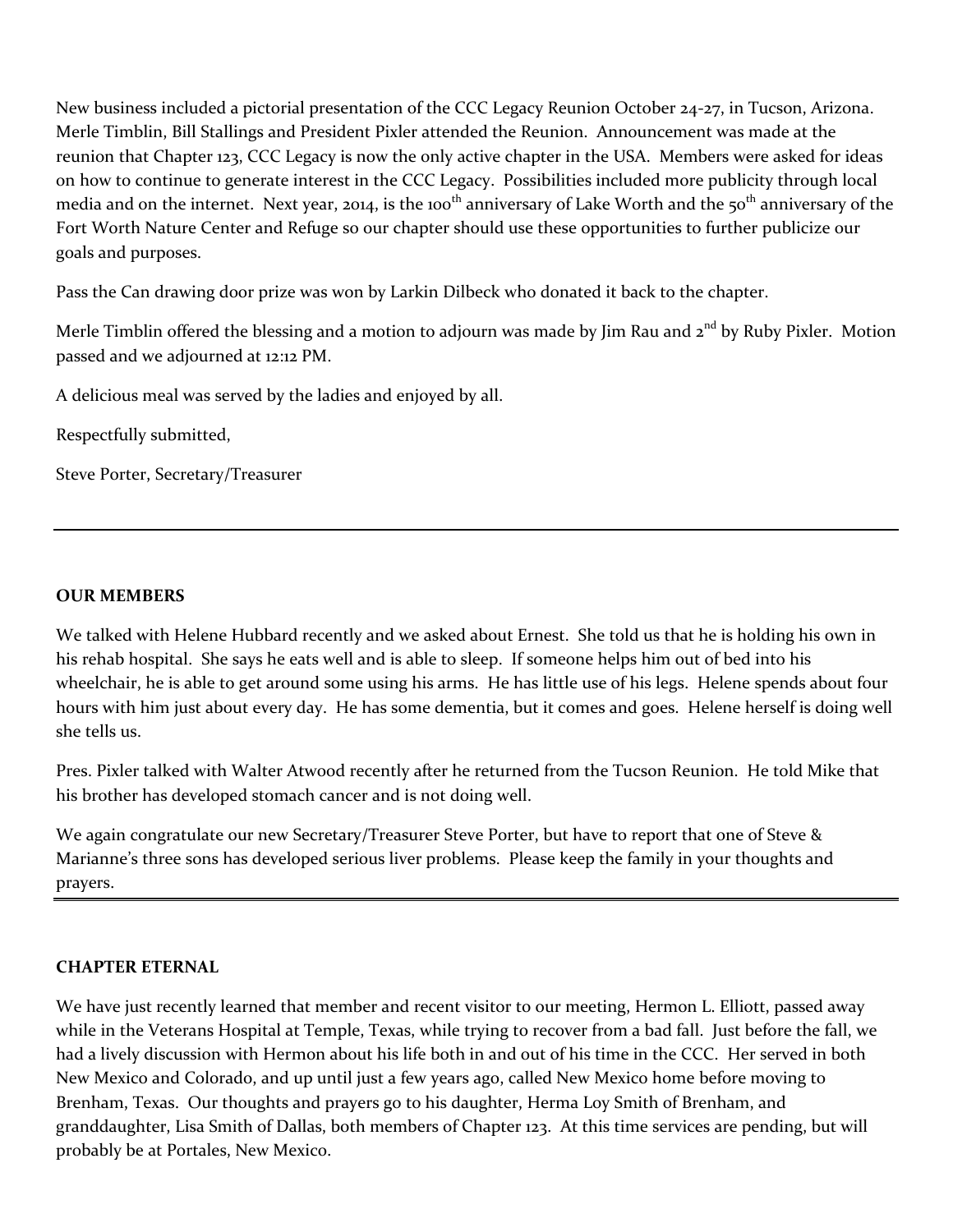# **A CCC "BOY" REMINDS US OF A LITTLE REMEMBERED TRAGEDY THAT STRUCK THE CORPS**

While in Tucson this past month for the CCC Legacy Reunion we got acquainted with Mr. Charles Varro of Westlake, Ohio, who is a semi-retired accountant, and proud CCC Boy. We had met Charles the previous year at the reunion in Montana, but had not gotten to sit down and talk with him. He recently sent along much material relating the vast accomplishments of the CCC in the 1930s and '40s. Buried within that short history of the CCC was a small paragraph about an event that happened in Florida in 1935. While we were in Tucson Charles had related to us some of the story of this event that we were very ignorant of. Later he sent a much more extensive account in greater detail of what happened then. We then did a little more research on-line of the event.

The time was September 2, 1935, Labor Day, and the place was the Florida Keys, south of the tip of the Florida peninsula. These tiny islands are like green stepping stones in the shallow waters that end at the Island of Key West; in particular the islands of interest; Windley Key and Lower Matecumbe Key with the Atlantic to the east and the Gulf of Mexico to the west. On these there were stationed three CCC built camps entirely populated with 684 veterans, mostly of World War I. In 1928 a highway from Homestead, Florida, to Key West was built, but a forty mile stretch in the middle was left off, and was served only by ferry boats with haphazard service. The veterans had been sent here 10 months before to build bridges to complete the gap in the highway.

A storm had formed quite quickly from a weak tropical disturbance in the Bahamas on August 29, and moved slowly westward becoming a full hurricane on September 1<sup>st</sup> when hurricane warnings were posted. It never became a "large" hurricane, but was compact and very intense; in fact the most intense in recorded history with winds of 150 to 200 miles per hour. The main transportation link between the Keys and Mainland Florida at the time was the Florida Overseas Railroad, a portion of the Florida East Coast Railway. The railroad had been built in 1912, but was never very successful, having declared bankruptcy in 1932. That was it, except for some ferry boat services as mentioned above.

The reason the World War I veterans were picked for this job goes back to the beginnings of the Great Depression and the Bonus Marches on Washington. In the early '20s the U.S. Congress passed a bill to honor veterans of WW I by giving them a bonus that would be payable in 1945. Veteran groups began lobbying to have this bonus paid early because they were out of work like everyone else that was hit by the Depression. President Hoover and Congress balked at this saying there was not enough money to pay them all at once. A large group of veterans camped out on the Capitol grounds to demand what they felt they were owed. The Army was called out to force the veterans out of Washington, and this caused a backlash and was one of the reasons that Hoover lost the 1932 Election. The veterans came back when Roosevelt took office, and to appease them he promised jobs within the CCC if they abandoned their march. The group of veterans sent to Florida were loosely organized and put in the charge of the Federal Emergency Relief Administration [FERA] to build the bridges and roadway. The men chosen to head them were hurriedly picked and apparently not the best suited for the job. The vets were working out of three camps; two on Lower Matecumbe Key and one on Windley Key. Their quarters were nothing but hurriedly built shacks with the only things between them and the bay was the local road and the railroad tracks; the average maximum height of the keys was six feet above sea level. A number of the vets brought their families with them because they had lost their homes. On this Labor Day weekend about one third of the 684 vets were on holiday leave either in the city of Key West or up in Miami. The rest were lounging in their mess hall or in their bunk houses, playing rummy or poker, some out fishing, others getting drunk. They were glad to have work and getting paid, but many felt they had been sent down there just to be out of Washington's hair.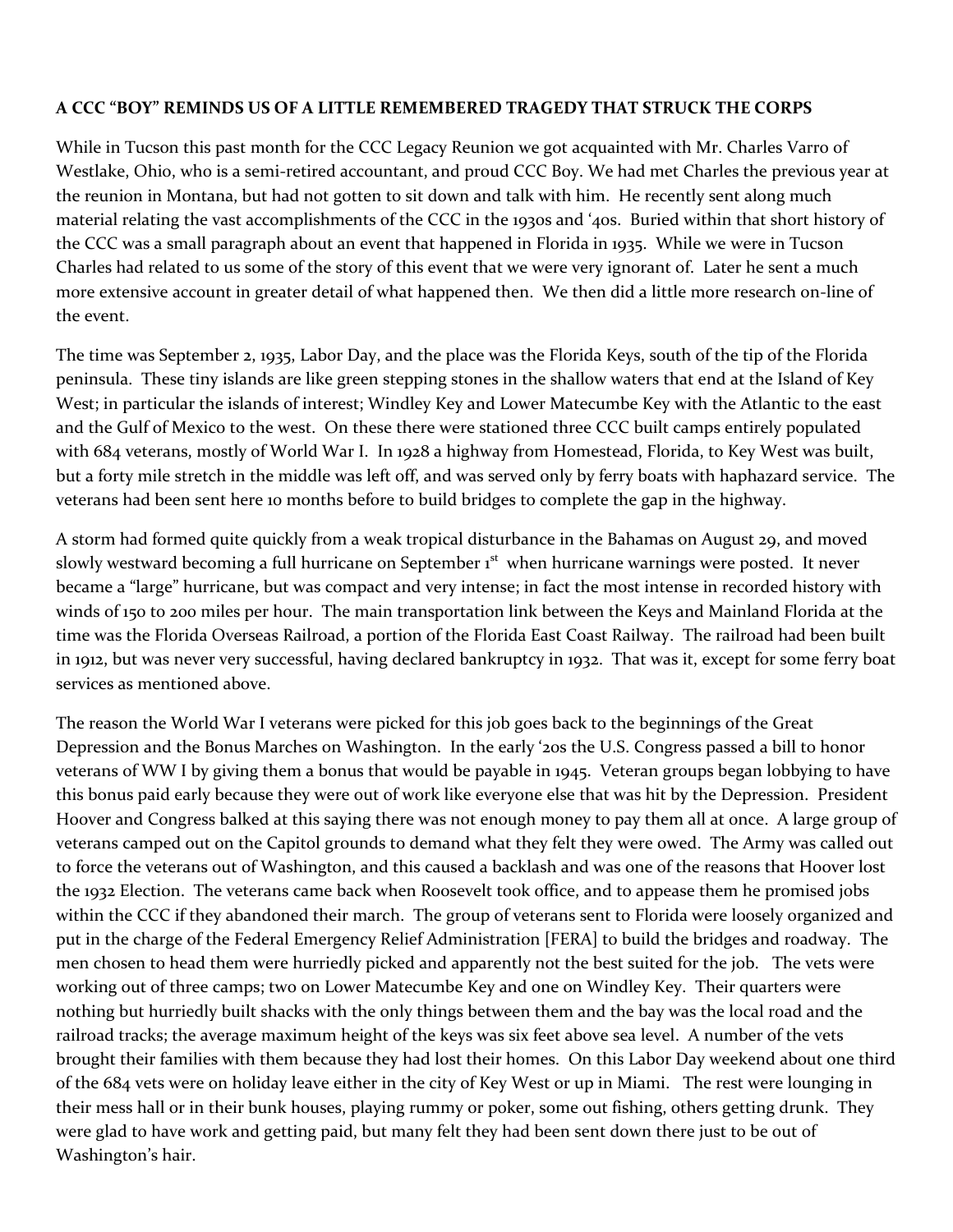The U.S. Weather Bureau issued hurricane warnings about the storm and the local inhabitants of the Keys began to take immediate action, but the veteran group and their leaders were either slow to react or never got the warning to begin with. One of the supervisors, who had experienced hurricanes, left for Key West on his honeymoon two days before. He left his second in charge with instructions to order a train to evacuate the veterans if the storm appeared threatening. This man was inexperienced and had set in motion to have a train brought down from Homestead, Florida, but failed to follow up and make sure the train was actually ordered. When someone did call to check, it was found that there was no train in Homestead; it would have to be put together and brought down from Miami. Valuable hours were lost before the train actually got to Homestead and started south. By that time hurricane force winds were already raking Lower Matecumbe and Windley Keys. The train was backing down to the keys so it would be facing forward on its' night run back. It stopped a few times to pick up local residents who wanted to get away from the storm.

When the storm hit the keys, it did it with a vengeance. The winds quickly became deafening, screaming with an unearthly roar. As their shacks were torn apart around them, some of the vets and locals tried to struggle to the small embankment of the railroad tracks, the only high ground, for some protection. When the tidal wave hit - a 15 foot wall of water - many of them were swept up and taken out to sea. The wind-whipped sand stripped the clothes off bodies, and in some cases actually stripped the skin off. One man had a two-by-four piece of lumber driven right through his chest. He survived until rescuers found him the next day, and when a doctor pulled the piece out, he died. No one knows the actual peak wind speeds of the storm, but by estimating the extent of the damage, they ranged up to 250 mph, similar to a Category V tornado. Clocks on the island stopped at 8:15-8:20 PM.

The rescue train got as far south as just north of Lower Matecumbe Key when the wind blew all ten of the heavy steel coaches right off the rails onto their sides. The very heavy steam engine alone stayed upright on the rails, but the storm surge extinguished the fire in the firebox. The people on the train survived though.

At first light of Tuesday, September 3, the devastation slowly became painfully evident. Survivors gradually came out to witness what was left. The islands had been swept clean of all buildings and all structures. One could look across from one island to the next without obstruction. Seventy of the men had been saved by hanging onto the fresh water tank car that had been spotted on a rail siding. The first organized relief came in the form of fifty American Legionnaires of Dade County who arrived just after dawn. They stood on the banks of the raging Snake Creek that divided them from getting to the camp on Lower Matecumbe trying to get across. When the supervisor who had been left in charge arrived there, and saw that the camp had been swept clean, he called across to see if anyone was there. When no one answered, he assumed that everyone had gotten away, and reported such to his superiors. It soon became apparent that no one answered because they were nearly all dead.

The best accounting of the death toll was about 400 fatalities; 256 of which were WWI veterans. The head of the Florida CCC sent several hundred young men and boys, including Company 1421, to help with the cleanup and removal of the dead bodies. The bridges the veterans were working on were never completed, and the railroad was never rebuilt.

Ernest Hemingway, who rode out the Hurricane at his home in Key West, arrived by boat on September  $4<sup>th</sup>$ , and visited the site of the veterans' camp, and wrote about it in a magazine article. He didn't pull any punches in his opinions on how he felt the veterans had been treated:

*"… wealthy people, yachtsmen, fishermen such as President Hoover and Presidents Roosevelt, do not come to the Florida Keys in hurricane months…There is a known danger to property. But veterans, especially the bonus-*